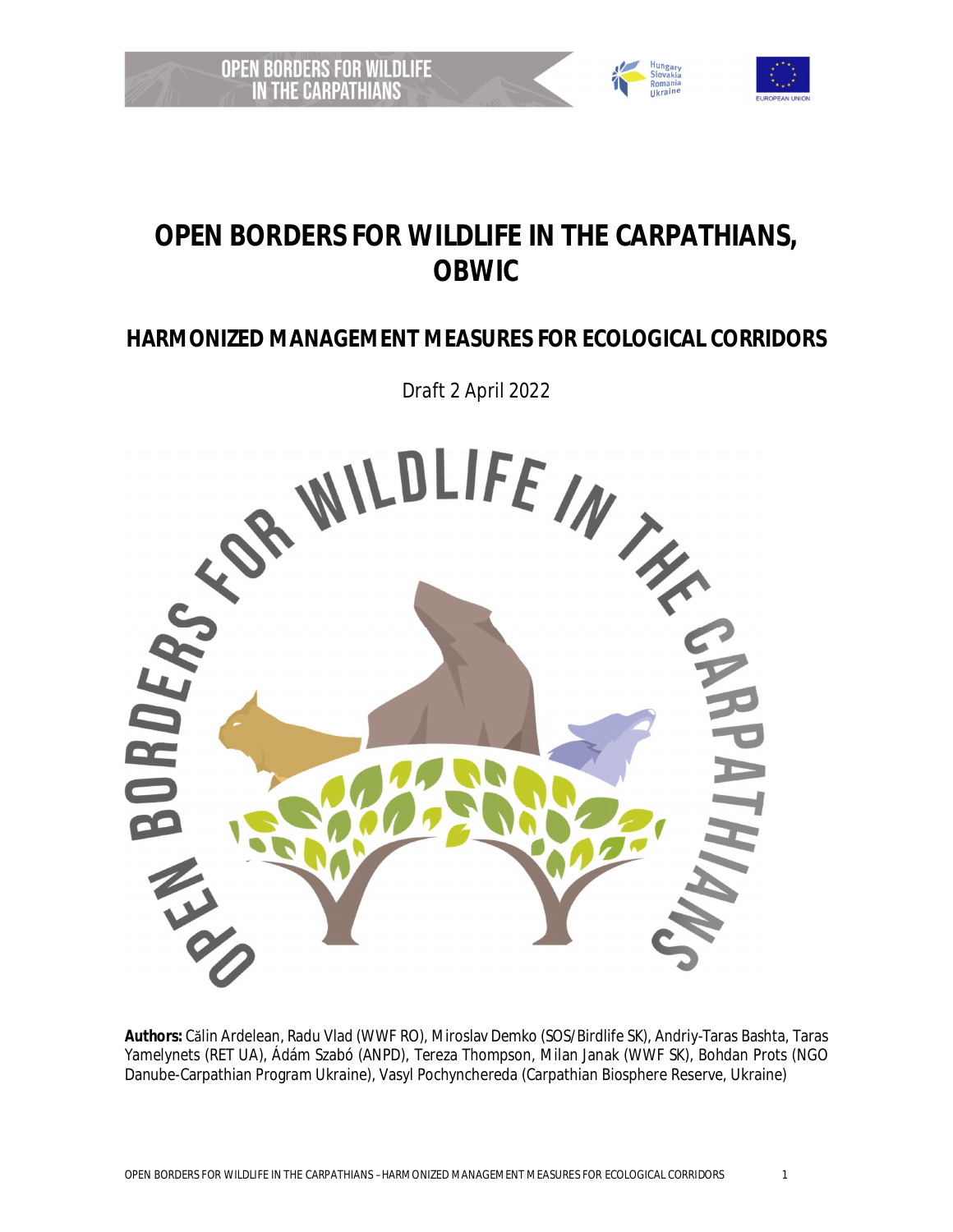



# **Table of Contents**

| 1.                                                                                |  |
|-----------------------------------------------------------------------------------|--|
| 2.                                                                                |  |
| 3.                                                                                |  |
| 4.                                                                                |  |
| 5.<br>MANAGEMENT MEASURES FOR ECOLOGICAL CORRIDORS AND IMPLEMENTING INSTRUMENTS 8 |  |
| 5.1.                                                                              |  |
|                                                                                   |  |
|                                                                                   |  |
|                                                                                   |  |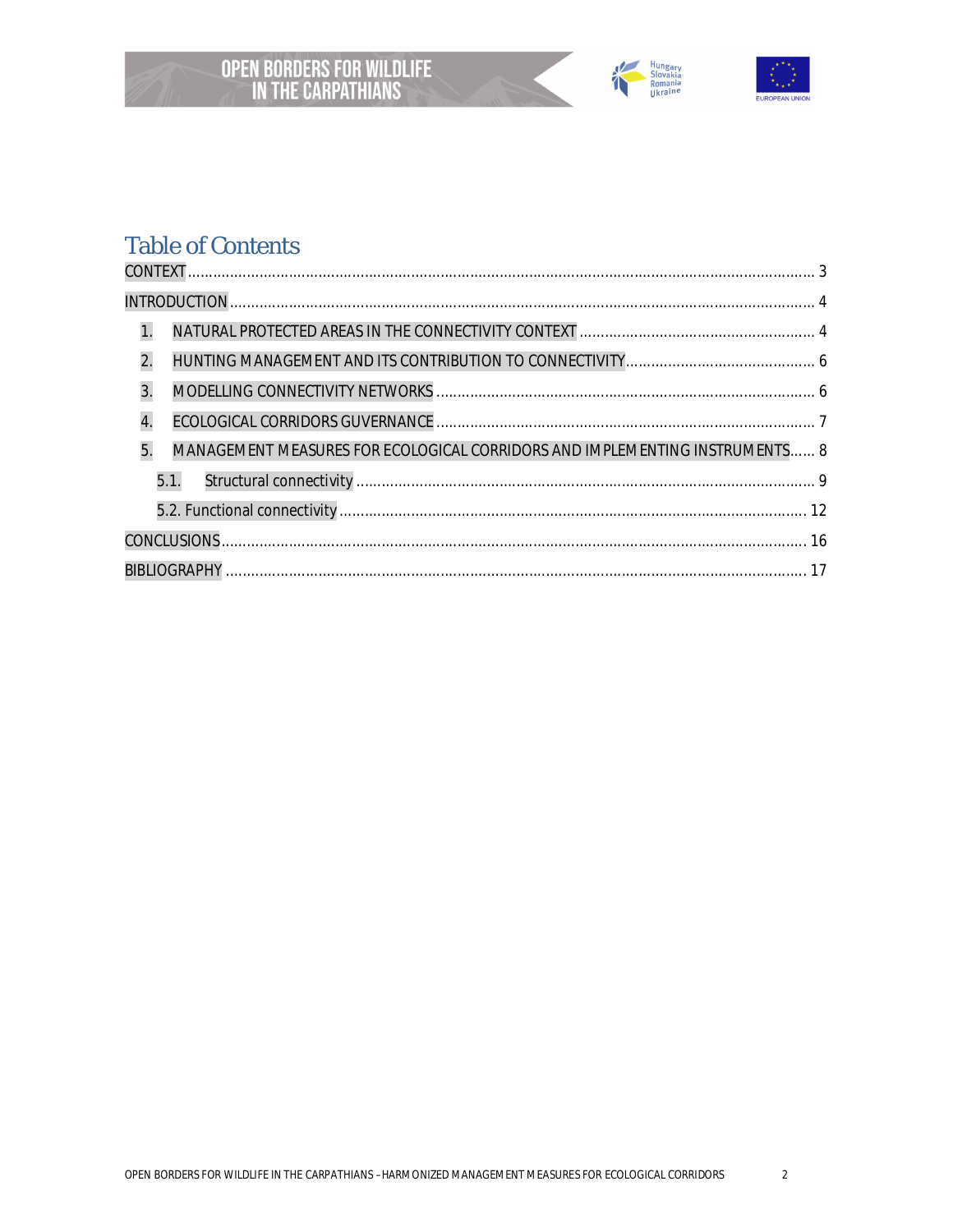



## **CONTEXT**

Present deliverable *– Harmonized management measures for ecological corridors* was developed in the context of "Open borders for wildlife in the Carpathians"/ OBWIC project. The project is financed by the Hungary-Slovakia-Romania-Ukraine Cross-Border Cooperation Program 2014-2020 on thematic objective 6. Environmental protection, climate change mitigation and adaptation, Priority 6.1. Sustainable use of the environment in the cross-border area.

**The OBWIC project contributes to the effective protection of biodiversity in the Carpathian Ecoregion by maintaining and improving ecological connectivity between habitats and maintaining the functions and services of ecosystems, the cornerstone of sustainable development**. The target area of the project, approximately 4,000,000 ha, part of the Carpathians, is very valuable in terms of biodiversity, recognized internationally by signing the Convention for the Protection and Sustainable Development of the Carpathians.

The OBWIC project includes activities regarding: the development of strategic documents regarding the identification and designation of cross-border ecological corridors, the effective identification of these ecological corridors but also lobbying and policy activities for their protection. The communication component is a cross-cutting objective and will include awareness-raising and education activities on the importance of ecological corridors and large carnivores (bear, wolf, lynx).

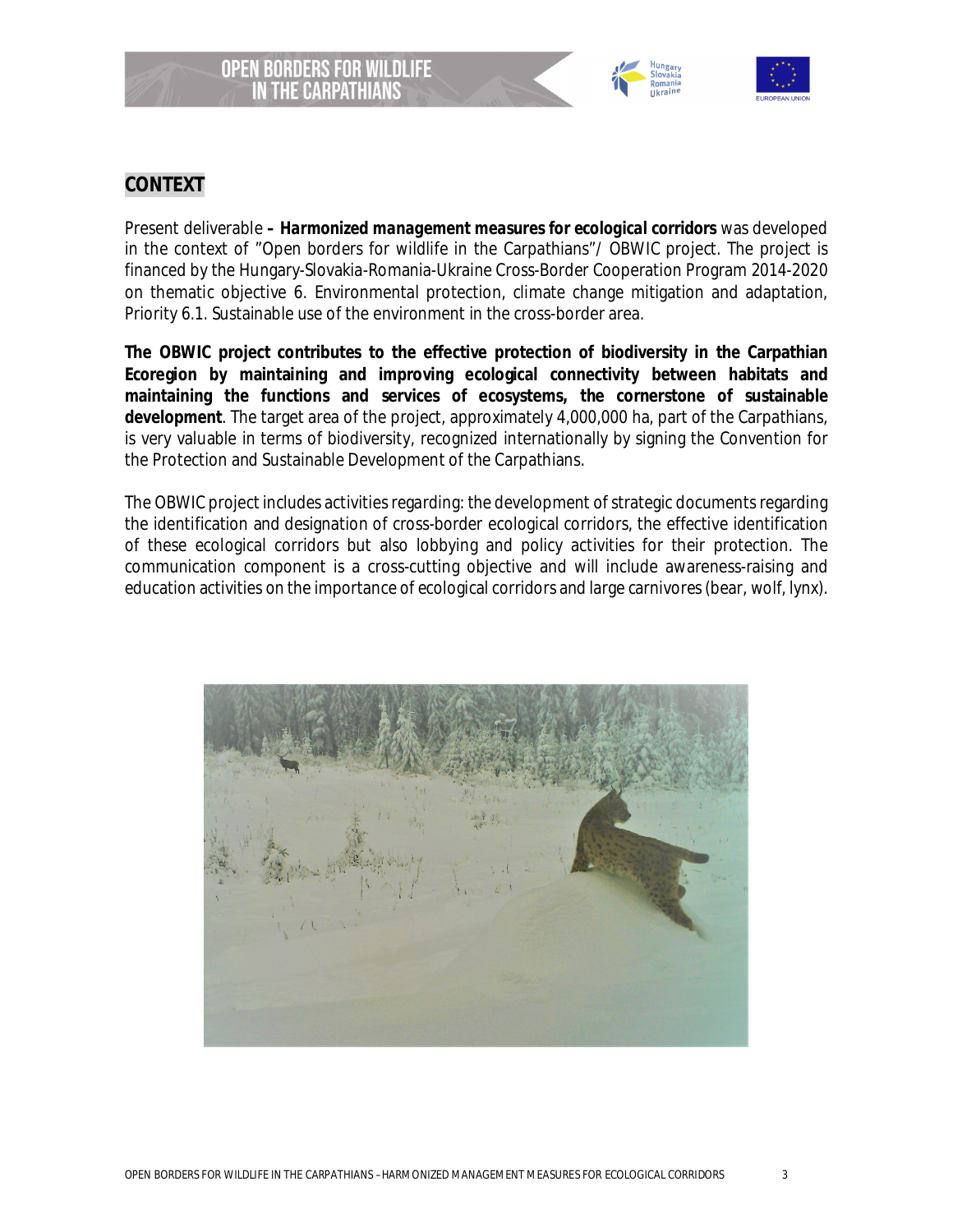



### **INTRODUCTION**

Natural Protected Areas (PAs) are maybe the most important tool for protection and conservation of biodiversity that are largely used over the world. The tool is mainly standardised but new ways of protection and types of protected areas emerged during the last decades. Even so, in Europe, the decline of biodiversity has not been halted and the contribution of protected areas is not enough<sup>1</sup>. New tools are proposed in order to increase the surfaces where management of species operates and biodiversity represent an objective, even if not the main one. In that light, "other effective areabased conservation measures" (OECMs) were proposed as conservation areas that are achieving the effective conservation of biodiversity outside of PAs. Even so, highly populated and so, highly fragmentation of natural landscape, makes very difficult the management of wildlife that are using large territories for maintaining viable populations. Both in-situ conservation tools, PAs and OECMs should be complemented by the existence of landscape connectivity in-between. Connectivity can be achieved through setting up a network of ecological corridors (EC), small parts of landscape with favourable or less favourable habitat designated to allow the free passage of species from one PAs (or OECMs) to another. Basically, in that way, an ecological matrix is set up at the landscape level, a large scale at which the natural processes actually operate.

# 1. NATURAL PROTECTED AREAS IN THE CONNECTIVITY CONTEXT

From economical perspective, PAs are often seen as a concession that humans made to nature, and for this reason these were designated mainly in places where no conflicts or interactions existed between human development and biodiversity<sup>2</sup>. Based on that, there are numerous cases when PAs were designated regardless the biodiversity richness or covering small fragments of habitats that are insufficient to support ecological processes. These findings are more valuable in the large carnivores' cases, as these species call for large territories to sustain their ecological needs, surfaces well beyond the surface covered by a specific protected area. At a global level, only 9.7% of the protected areas can be considered structurally connected through intact landscapes. "This means that very few PAs have a fully continuous pathway through intact lands, connecting their demarcated edges<sup>3</sup>". At a continental scale, Europe has extremely low levels of PAs connectivity provided by intact lands (0.3%). Thus, approaching connectivity only at the level of protected natural areas may generate erroneous results, in the sense that ecological corridors that would be defined between protected natural areas could be located in core distribution areas for large carnivores. The management measures that would be applied in this situation will focus on partial surfaces compared to the actual distribution areas of large carnivores, and the impact cannot be positive for the conservation status of these species. It is well documented that in Europe all large carnivore species are persisting in human-modified landscapes and largely outside from the

<sup>1</sup> IUCN Guideline 2020, https://portals.iucn.org/library/sites/library/files/documents/PAG-030-En.pdf

<sup>2</sup> Lisette Cantú-Salazar, Kevin J. Gaston, 2010, Very Large Protected Areas and Their Contribution to Terrestrial Biological Conservation, BioScience 60-10

<sup>3</sup> Michelle Ward et al., 2020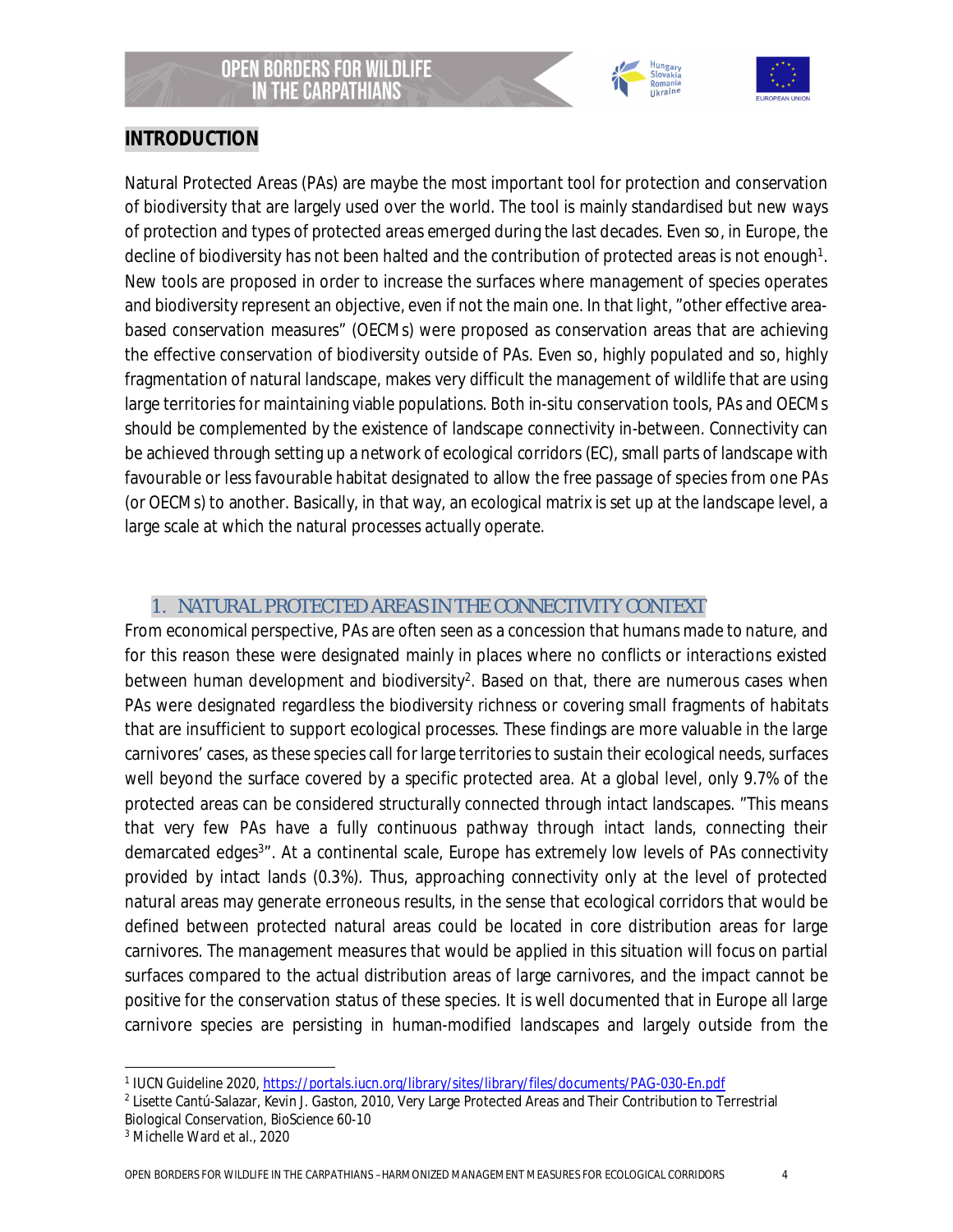



protected areas boundaries. Therefore, large carnivores use a large variety of landscapes and not only the PAs, even if the "intuitive forecast could be that large carnivores will persist only in highly managed protected areas<sup>4</sup>".



**Figure 1.** *Core area of distribution for large carnivores in the project area overlapped with natural protected areas. It includes national designated and community importance protected areas. There is a large distribution of target species outside of the protected areas.*

To cope that spatial gap, Convention for Biological Diversity proposed and defined in 2018 (Decision CBD/COP/DEC/14/8) a new concept (*i.e.*" other effective area-based conservation measures") to reflect an opportunity to provide *in situ* conservation of biodiversity over the long-term in terrestrial ecosystems beyond PAs limits." Other effective area-based conservation measures (OECMs) have an important role in the conservation of biodiversity and ecosystem functions and services, complementary to protected areas and contributing to the coherence and connectivity of protected area networks, as well as in mainstreaming biodiversity into other uses in land and sea, and across sectors<sup>5</sup>". OECMs are expected to deliver biodiversity outcomes regarding species conservation, habitats and ecosystems. OECMs may be diverse in terms of purpose, design, governance,

<sup>4</sup> Guillaume Chapron et al. 2014

<sup>5</sup> Decision CBD/COP/DEC/14/8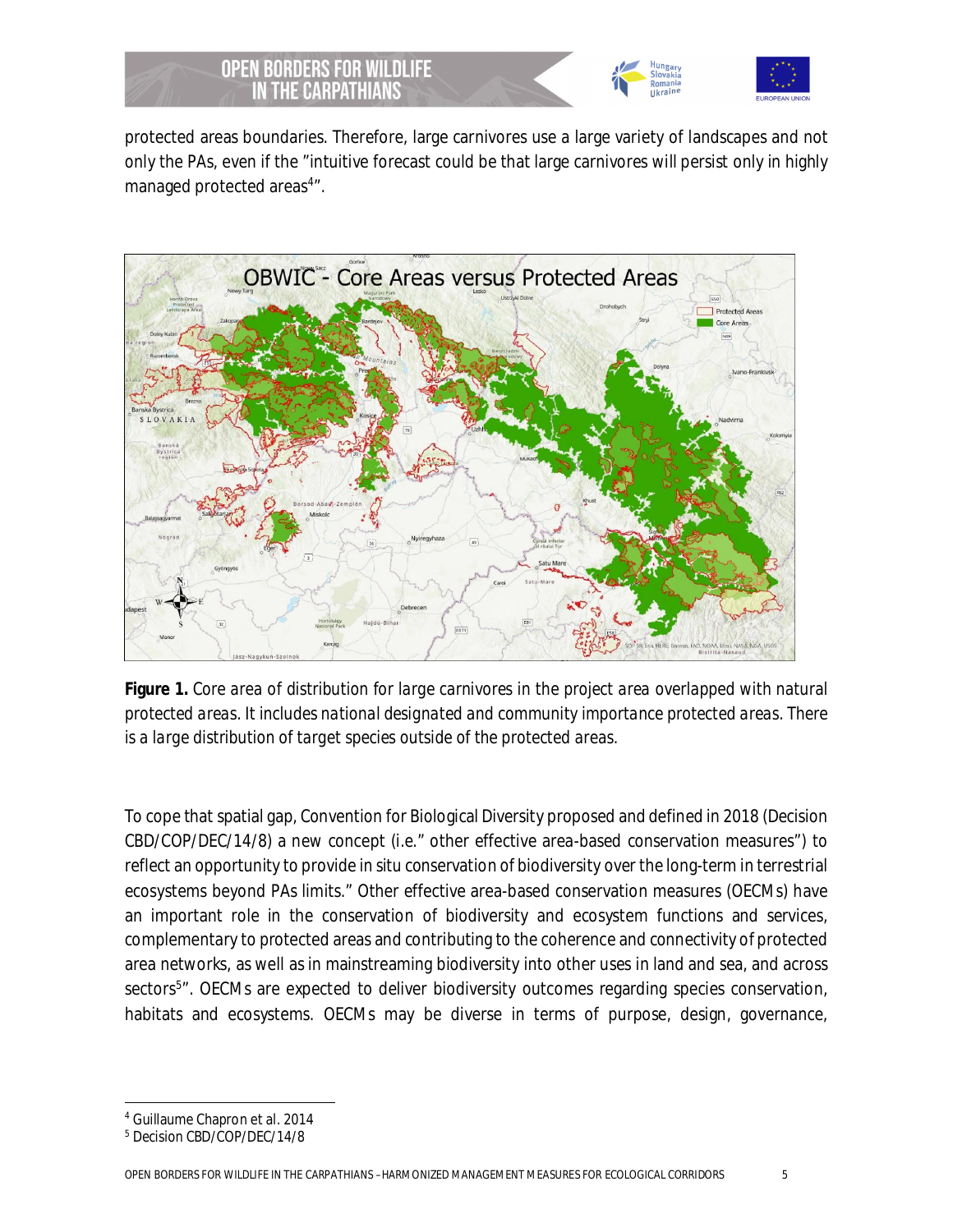



stakeholders and management meaning that is an emerging concept that is trying to encompass a wide range of possible options for implementing conservation measures on areas outside PAs.

As a general approach, conservation efforts need to be allocated at a spatial scale that goes beyond the boundaries of protected natural areas, and connectivity for large carnivores makes more sense as it relates to their actual distribution range.

# 2. HUNTING MANAGEMENT AND ITS CONTRIBUTION TO CONNECTIVITY

In the four partner countries of the OBWIC project (Hungary, Slovakia, Romania, Ukraine), terrestrial protected natural areas occupy different percentages of the national area, i.e. Romania 23.42%, Slovakia 37.44%, Hungary 22.19%<sup>6</sup>, and in Ukraine protected natural areas cover an area of approx. 8.1%<sup>7</sup> (2017 data). On the other hand, hunting grounds cover larger areas, including practically all land use categories except inhabited areas. The territory of each country is divided into hunting management units that are managed by the legally established structures, meaning that there is in place a decision body and also accountability of a wildlife management. On yearly basis, hunting grounds' managers produce the density estimates for wildlife, including large carnivores species.

In the current view, hunters are often seen as users of resources (negative impact) rather than providers of ecosystem services even though they generate systematic data on wildlife species and manage them at the national scale. Of course, there is a wide debate on the monitoring and species inventory techniques carried out by hunters, and therefore the belief that these need to be improved and standardised across countries. Also, the setting of management objectives should be clarified from the perspective of integrating hunting activities into economic activities or it should be considered as a public service contributing to achieving ecological balances.

In the context of ecological connectivity, more attention should be paid to game management, taking into account the fact that hunters manage large carnivores over large areas with a much more precise overlap with the core distribution areas of these species than with natural protected areas. In addition, the management of wildlife also involves the management of the habitat of these species, so the involvement of hunters in the spatial planning process should be considered. Overall, there is a "need for integration of hunting activities and scientific knowledge for future management practices" of large carnivores in parallel with the setting of ecologically sound goals<sup>8</sup>.

# 3. MODELLING CONNECTIVITY NETWORKS

**Connectivity** has long been a problem addressed as a **solution for improving ecological systems**, by ensuring the functionality of ecosystem processes through allowing the individuals moving

<sup>6</sup> https://biodiversity.europa.eu/countries

<sup>7</sup> https://eni-seis.eionet.europa.eu/east

<sup>8</sup> Salvatori et al. 2002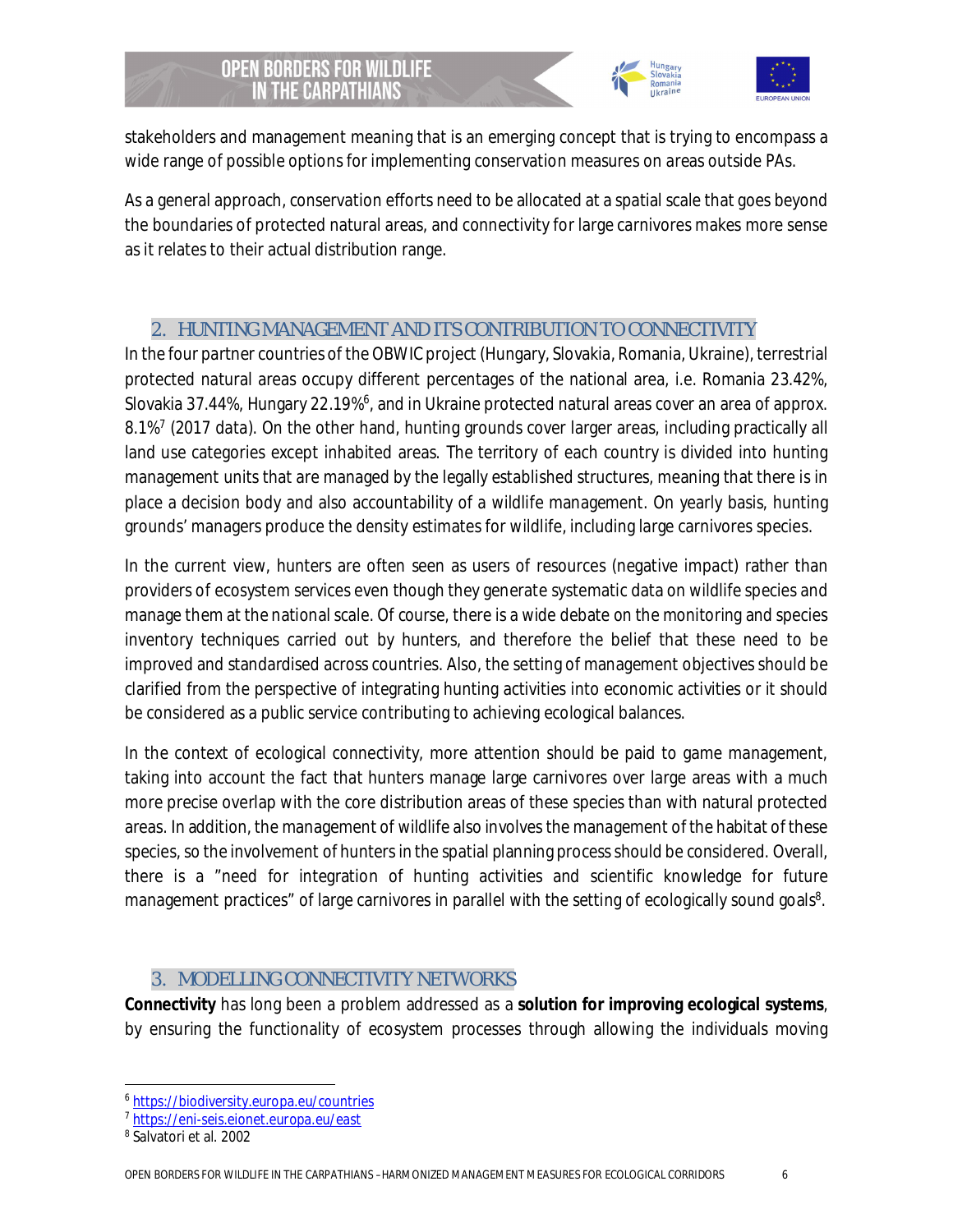



between different distribution areas. Therefore, the modelling of connectivity networks is relatively well known and applied, in terms of the steps to be followed when making these networks.

Connectivity modelling begins with the collection of data on the presence of target species (or data collection) and their favourable habitats inventory. From this perspective, continuous monitoring of species and inventories are fundamental to decision-making process, including connectivity decisions. Alongside, data concerning transportation infrastructure, build-up areas and other manmade structures or shall be available.

The modelling process may use different software to produce the map of habitat favourability for target species. Consecutively, after the inventory of the data regarding the anthropic structures, a map of the resistance of the landscape is generated. Particularly, the habitat resistance map should be up to date in respect of barriers that may humper or block the movement of wildlife trough landscape. Habitat favourability map will produce further the core areas for large carnivores' distribution, which combined with resistance map (collection of anthropic barriers) result in a proposal of ecological corridors between different core areas of distribution in terms of most likely routes that can be permeated by large carnivores in the movement between core areas.

This raw model is checked by local experts (wildlife, forest experts, etc) for clear delineation of core areas, but especially for ecological corridors delineation. It is worth saying that some minimal structural thresholds are established for core areas and ecological corridors in order to be representative and functional. In OBWIC project, a minimum size of 300 square kilometres was set up for considering a core area of distribution. For ecological corridors, the rules like:" to be passed in a single discrete event"," as short as possible" or to not exceed as much possible the 2 km width were applied in designing.

#### 4. ECOLOGICAL CORRIDORS GUVERNANCE

Basically, ecological corridors do not fall into the category of natural protected areas. According to the IUCN *'Guidelines for conserving connectivity through ecological networks and corridors*' (2020), ecological corridors are" a clearly defined geographical area that is governed and managed over the long term to maintain or restore effective ecological connectivity". The clear conclusions to be drawn from this definition are that ecological corridors have clear boundaries established in the field and that the purpose of these designated areas is to maintain or restore ecological connectivity. Regarding the governance and management of ecological corridors, things are not so tangible. It is important to mention that ecological corridors do not only include favourable habitats for the target species. Ecological corridors can also be established on human modified habitats or highly managed areas, which means that ecological corridors may integrate a large variety of land use and ownership.

In terms of governance, the same range of governance types as for PAs is proposed also for ecological corridors. In any circumstances, an authority over the ecological corridor have to be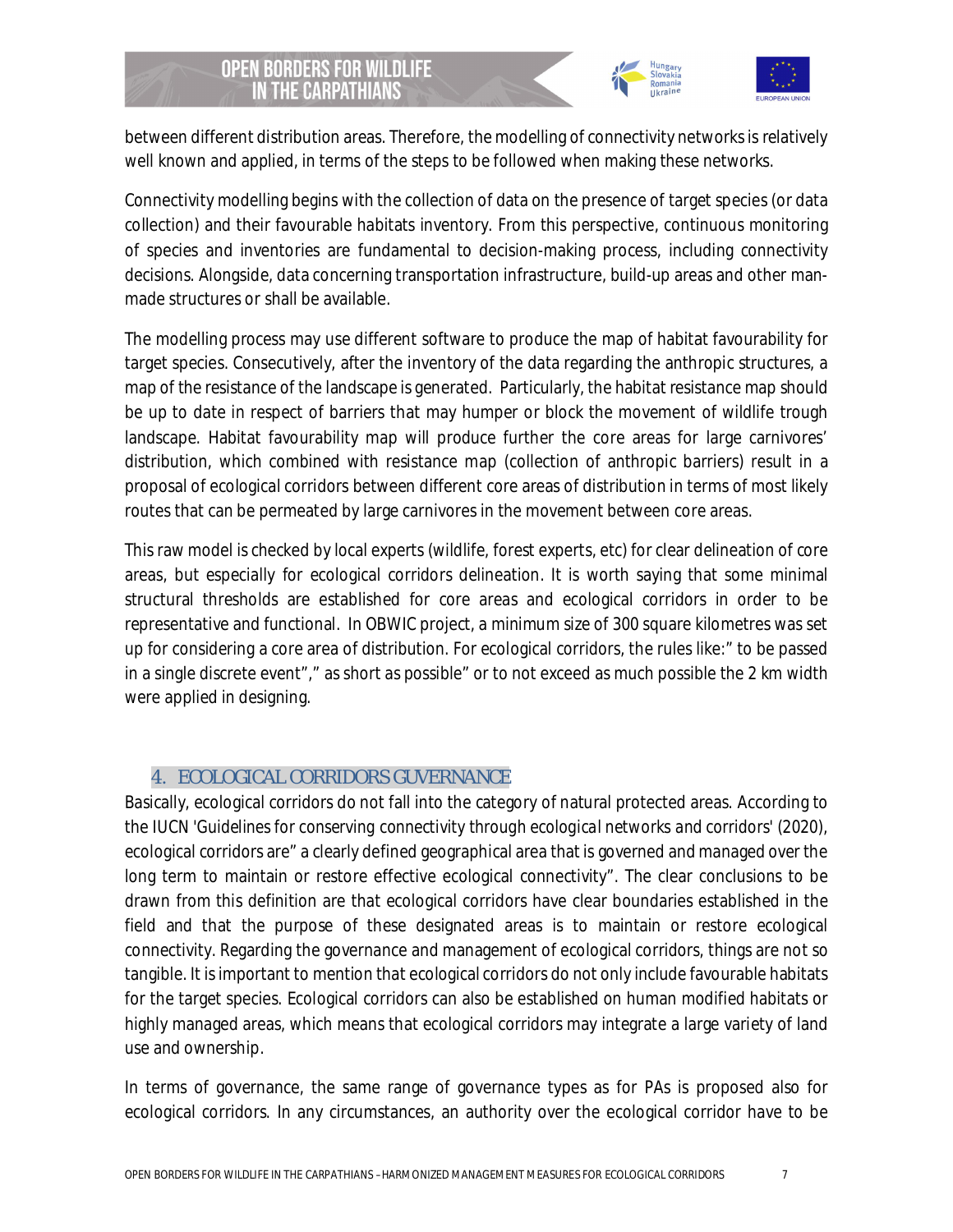



identified for decision making process and which is held accountable for reaching connectivity outcomes. In the context of fragmented land use and ownership, an extensive mitigation process shall be put in place to aggregate landowners and/or right holders and/or state agencies to establish the entity that have authority/authorities over ecological corridors and further on to set up the collaborative framework. Moreover, the authority should hold also financial instruments for appropriate implementation of management measures. So far, in the project area of OBWIC project, these circumstances are not met, even if all four countries have (at a different extent) some national policy framework addressing connectivity.

Unfortunately, this is not an isolated situation, when biodiversity targets cannot be reach due to imprecise definition of responsible actors and consequently, lacking of accountability. Even if the theoretical framework is highly developed and global targets are set (or reset), there is a lack of detail on "effective mechanisms to translate global targets into national or local-level action<sup>9</sup>".

Considering all the above aspects, the present proposed harmonized management measures for ecological corridors took into consideration the existent authorities that can be held accountable for measures and also have the effective implementing instruments for these measures.

# 5. MANAGEMENT MEASURES FOR ECOLOGICAL CORRIDORS AND IMPLEMENTING INSTRUMENTS

First of all, the applicable instruments that have been identified can achieve the implementation of management measures in ecological corridors. Consequently, the owners of the instruments have been identified, so that in the absence of an authority to govern ecological corridors, the measures can be addressed to other existent authorities who currently have responsibilities related to, or impacting the connectivity for large carnivores' species. All the proposed measures are meant to be applied inside of the ecological corridors' boundaries and can ensure the protection of ecological corridors and safeguard the connectivity, based on tools embedded in the current legal framework.

We underline that for implementing any management measure that provide protection and conservation for ecological corridors, associated costs emerge. In present paper we did not make a focused analysis on financial impact or costs that are implicated for managing ecological corridors. Anyway, from every management measure, document is drafting some socio-economic impacts and mitigation measures.

<sup>9</sup> Andrea Perino *et al.* 2021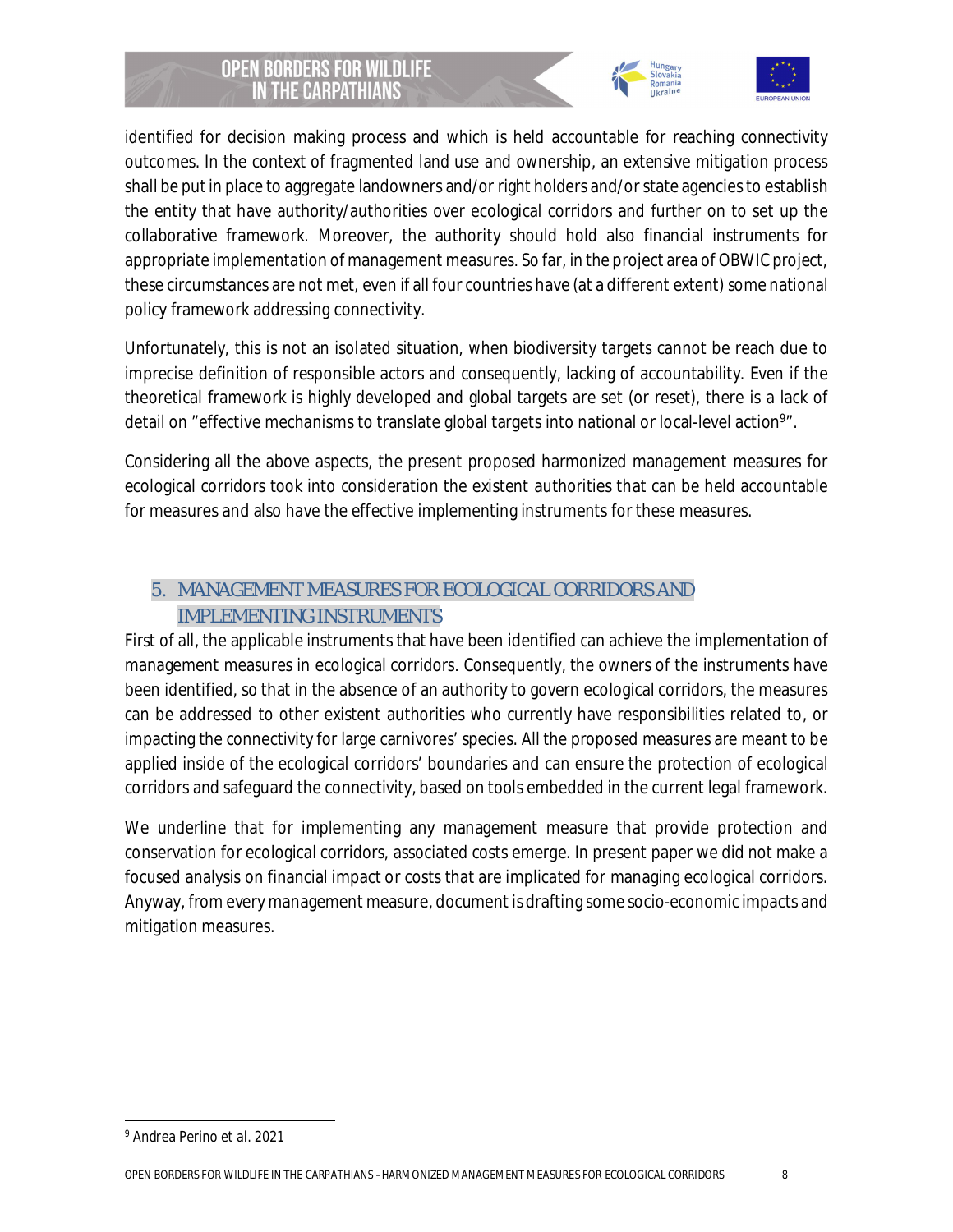



**Table 1**

| Management instruments                    | Accountable authorities                         |
|-------------------------------------------|-------------------------------------------------|
| Construction (building) approvals         | Local or regional authorities responsible for   |
|                                           | issuing building approvals                      |
| Spatial planning                          | National authorities responsible with spatial   |
|                                           | planning development and implementation         |
|                                           | at different levels (national, regional, local) |
| Land use categories changings (cadastre)  | National authorities responsible with           |
|                                           | cadastre                                        |
| <b>Forest Management Plans</b>            | Legal Forest Administrations                    |
| <b>Hunting Management Plans</b>           | Legal Hunting Grounds Managers                  |
| Waste Management Plans                    | National, regional and local authorities        |
|                                           | responsible for developing and implementing     |
|                                           | waste management plans                          |
| <b>Water Management Plans</b>             | <b>National Water Resources Administrations</b> |
| Strategic Environmental Assessment (SEA)  | <b>National Environmental Agencies</b>          |
| and Environmental Impact Assessment (EIA) |                                                 |

Connectivity has at least two main components: **Structural connectivity** and **Functional connectivity**.

#### 5.1. Structural connectivity

Structural connectivity deals with anthropogenic or natural structures that hamper physically the movement of animals from one core area of distribution to another one. Thus, this is a compulsory requirement for any wildlife corridor, to have no structures (and have none in the future also) that are impermeable for wildlife migration. So, the structural connectivity is a measure of landscape permeability. On that base some **general management measures** can be suggested to maintain connectivity on long term.

*5.1.1. No constructions should be made in ecological corridors (Zona Non Aedificandi). These include all buildings that requires a construction approval or other types of barriers such (fences, impermeable roads, dams, canals, pipelines etc.)*

*Reason of measure.* Building, fences or other man made permanent and temporary structures block wildlife movement.

*Socio-economic impact of measure*. The measure can affect spatial expanding of built-up areas for certain communities or can generate supplementary costs for infrastructure development.

*Mitigation.* Change the development strategy for affected communities with scope of development using nature-oriented decision, preservation of traditional land use practices. Conclusion of agreements with landowners where limits for construction of barriers are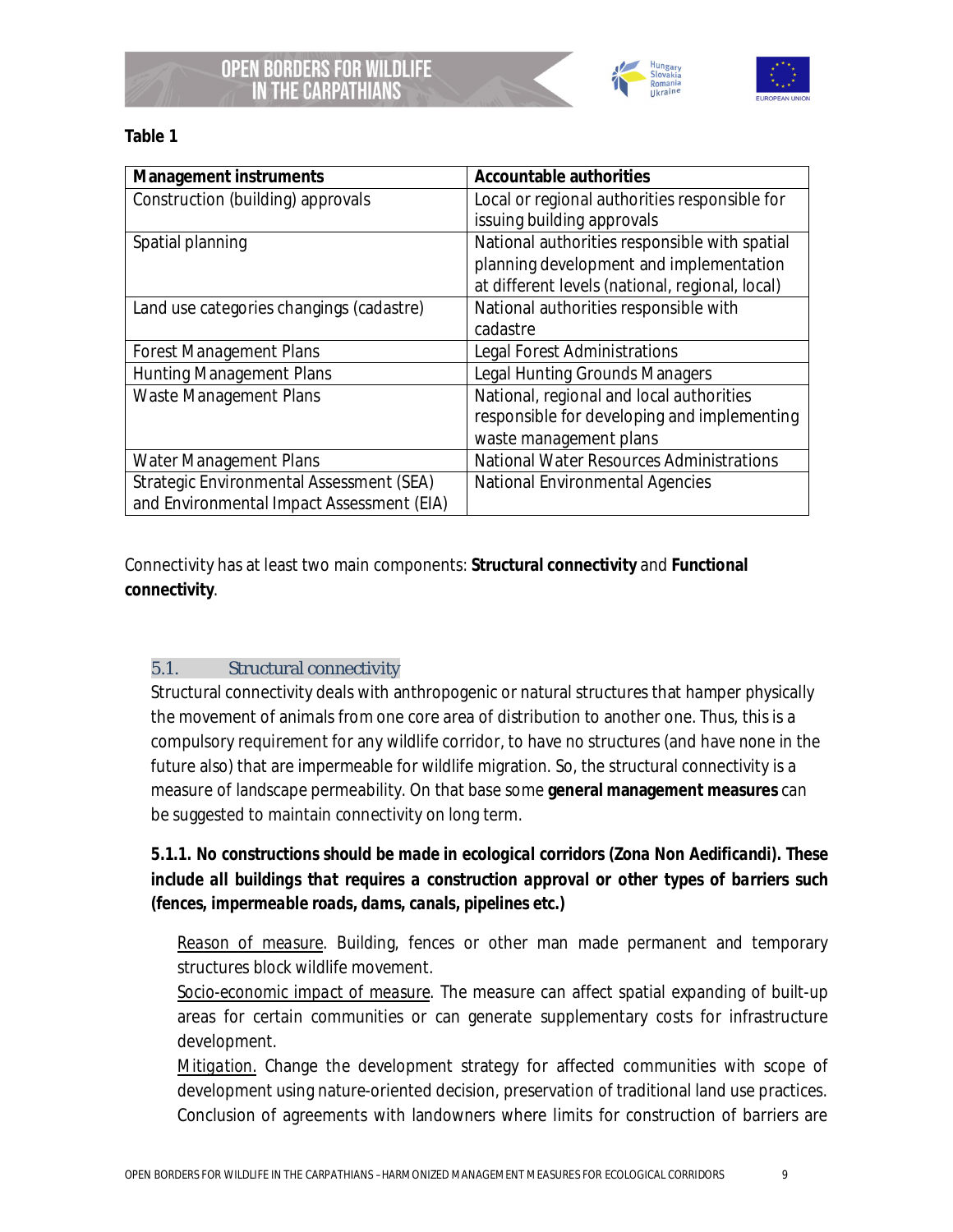

fixed. Compensation mechanisms, land swap between public owned land and private land, buy-out of land within ecological corridors to preserve their favorable status. *Implementing instruments*. Construction approval procedure

*5.1.2. No construction should be planed into Ecological corridors. These include buildings, fences, impermeable roads, dams, canals, pipelines etc.*

*Reason of measure.* Any anthropogenic structure that will be built inside of the ecological corridors will affect the permeability of the corridors, leading to the worsening of the conditions for wildlife passage through.

*Socio-economic impact of measure.* The measure may impact the local development of the community affected by.

*Mitigation.* The development strategies should take into consideration that spatial development shall comply the principles of urbanism and avoid uncontrolled expansion of build-up perimeters.

*Implementing instruments.* Approved Spatial Planning documents.

*5.1.3. No changes in land use categories should be operated when proposed land use category conduct to worsening of habitat conditions compared to current state.*

*Reason of measure.* Changing of land use categories, from forest to agricultural land for example, will decrease the habitat favourability of wildlife corridor, decreasing migration activity of wildlife through corridor. On the other hand, when a forested pasture will be categorised as forest, that change is beneficial and will improve on long term the habitat favourability for wildlife.

*Socio-economic impact of measure*. May affect some agricultural/ animal breeding business development.

*Mitigation*. The local business model should focus on existing land values and promote activities that can benefit from the presence of natural values in the area. From that perspective, the designation of an ecological corridor in a certain area could represent an important opportunity for local business. Also, in specific financial circumstances, incentives or other financial instruments could be considered.

*Implementing instruments*. Cadastral Register

*5.1.4. Ecological corridors territories are subject to SEA and EIA procedure and plans and activities overlapping its areas require prior environmental assessment.*

*Reason of measure.* Preventing negative impact that can be caused by inadequate planning or activities development and running in the ecological corridor.

*Socio-economic impact of measure.* Economic impact on the landowners or investors within the migration corridor that might arise from supplementary cost caused by the environmental studies and assessment.

*Mitigation.* Measure has no immediate impact and do not generate costs directly. *Implementing instruments:* Nature protection legislation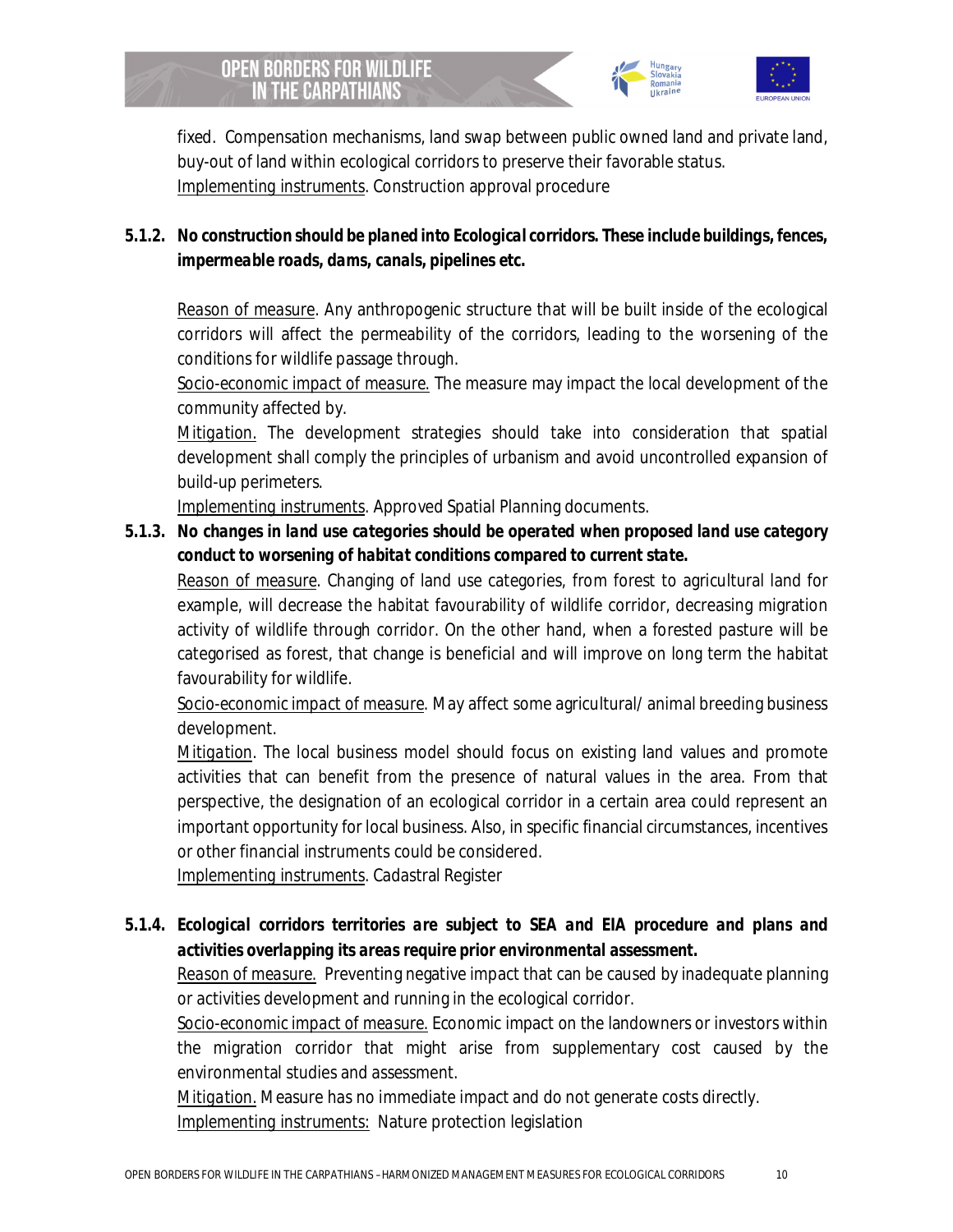



- *The option has positive highest integrated ecologic and economic impact;*
- Zero option (Refusal from construction) has been considered;

- *Mitigation and compensation measures have been considered and included into the development plan if they are expected to have positive*
- *Compensation measures are considered as the last possible option if other options (mitigation/refusal construction) are not applicable/efficient.*

*Reason of measure*. Linear infrastructure may transform habitats to the extension that they will not serve as ecological corridor for migration of certain / all species. Environmental risks are avoided/ mitigated/compensated. Higher sustainability of linear infrastructure *Socio-economic impact of measure*. Increase of costs of planning/construction. *Mitigation*. Included in SEA or EIA procedures *Implementing instrument.* SEA and EIA procedures.

*5.1.6. The banks of rivers and streams shall be preserved so as to avoid a barrier effect; natural riparian vegetation should be preserved.*

*Reason of measure:* The barrier effect of the river increases in case that the river banks are in poor condition, or there is a high slope or inappropriate material (slippery) is used. In case the animals cannot overcome the barrier, they look for the nearest possible crossing, which can often be a road.

*Socio-economic impact of measure:* Increased care by water management companies and thus increased expenditure.

*Mitigation:* None

*Implementing instruments:* Water Management Plans

*5.1.7. Fencing of agricultural/forest land should be limited within the migration corridor*

*Reason of measure*: Large-scale fencing of agricultural land and pastures increases the barrier effect.

*Socio-economic impact of measure:* Problems with insurance of crops may arise. Insurance companies require sufficient security to reimburse damage claims. Current agricultural subsidies support large cultivated areas.

*Mitigation:* Establishment of unfenced transition strips in the fields and introduction of compensatory measures.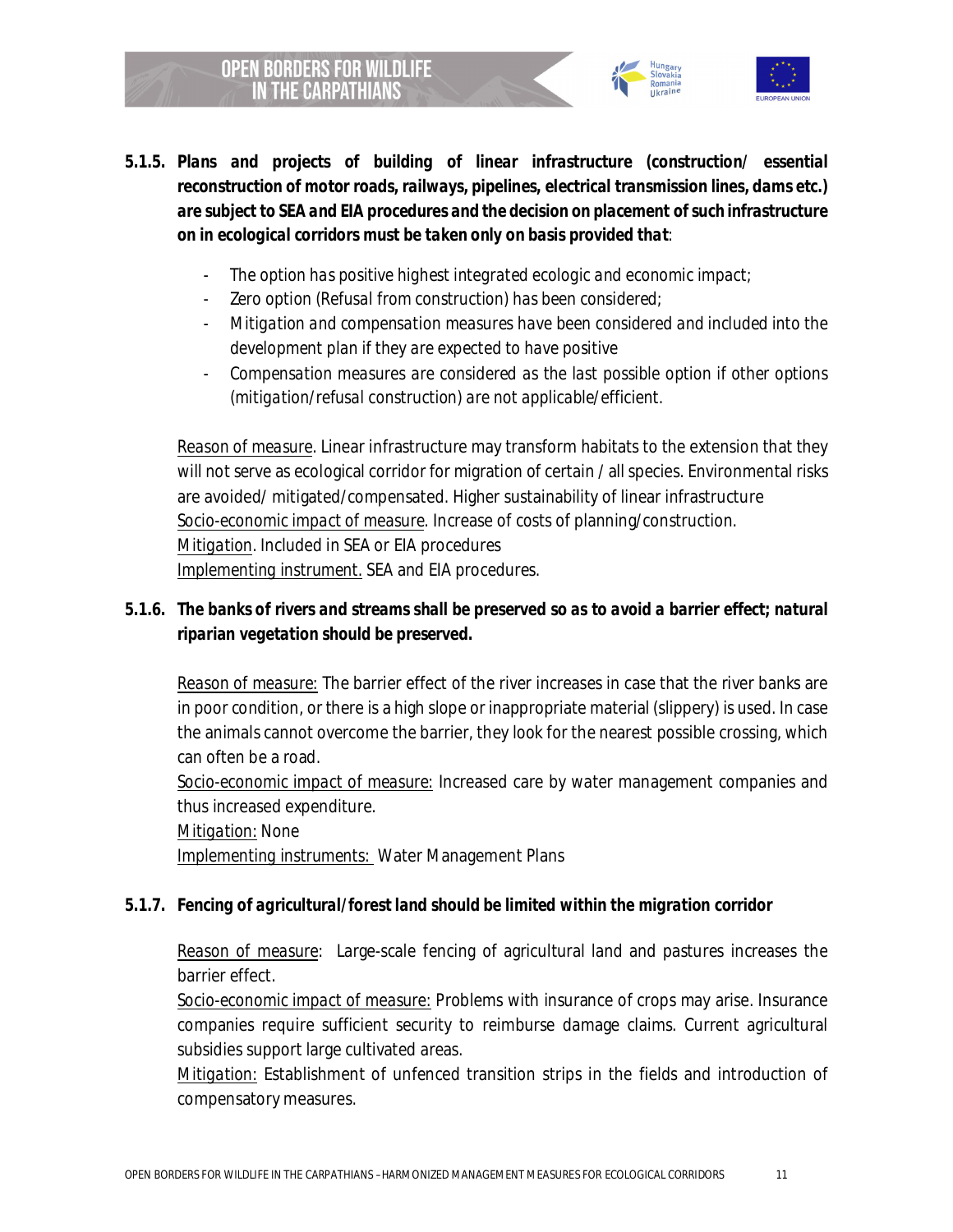

*Implementing instruments:* Common agricultural policy provisions, compensation schemes, insurance companies documentations.

*5.1.8. List of critical points and management measures of migration corridors to be shared with road and rail companies in order to keep corridor permeability at a high level*

*Reason of measure:* Access to this type of information will support the rail / road companies in rail / road management that is in accordance with the protection of migration corridors *Socio-economic impact of measure:* Better planning and management *Mitigation:* None *Implementing instruments:* Technical documentation of rail/ road management companies.

*5.1.9. Addition of guidance elements (vegetation adjustments, revitalization of natural elements, additional suitable planting)*

*Reason of measure.* Keeping/ improving the structural connectivity of the corridor. *Socio-economic impact of measure.* Increase in the quality of the corridor, supporting its future usage.

*Mitigation.* Compensation measures.

*Implementing instruments.* Legislation related to nature protection

#### 5.2. Functional connectivity

Concerning Functional connectivity, it refers to activities that may interfere with wildlife movement trough corridors by generating disturbances and consequently changes in animal behaviour. In those circumstances, even when from structural point of view, the corridor is permeable, wildlife species will avoid to pass through corridor. These management measures may have a local applicability and thus could be considered to have a more specific character – **specific management measures**.

*5.2.1. No litter container should be placed in bottle-neck zones*

*Reason of measure.* Litter/waste may attract wildlife, especially bears and so may compromise the purpose of corridor and produce human-wildlife conflicts.

*Socio-economic impact of measure*. Some areas may lack to have a proper waste collecting infrastructure

*Mitigation*. Establish the litter container outside from corridor areas, multiplying the number of litter containers in some areas.

*Implementing instruments*. Local waste management plan (localisation of litter containers)

*5.2.2 Seasonal and time limitation of activities that caused high level of noise and disturbance as sport and entertainment events, military exercises.*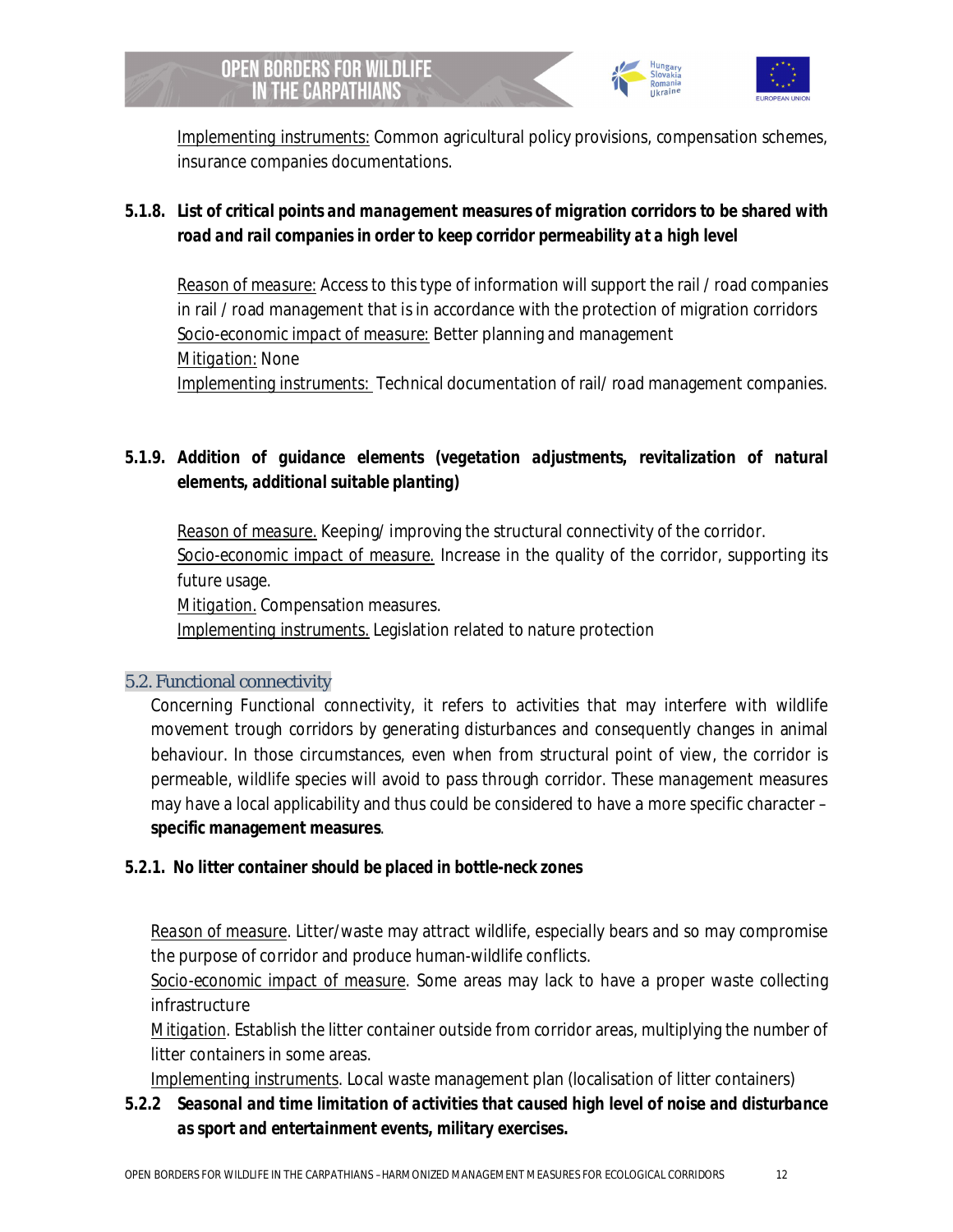



*Reason of measure*. In certain periods of annual cycle, large carnivore individuals are moving at a greater extent. These are the periods when individuals are looking for breeding partners, and for bears also the periods of hyperphagia before the winter season.

*Socio-economic impact of measure.* May affect the timing of some events.

*Mitigation*. The authorities that approve events could regulate the timing of events so that impacts on target species are eliminated.

*Implementing instruments*. Operation permit

*5.2.3. Road signs to be installed at places where the road cuts through the corridor (decreased speed limit, beware of animals crossing)*

*Reason of measure:* Correct and proper marking of critical sections with restricting road signs can have a positive effect of reducing collisions with wildlife. *Socio-economic impact of measure:* Economic impact - the cost related to the production and installation of road signs. *Mitigation:* None *Implementing instruments:* Technical documentation of rail/ road management companies.

*5.2.4. Preparation of guidelines for structural and functional design of underpasses, overpasses and green bridges (on both the existing and planned infrastructure)*

*Reason of measure.* Concretely and precisely defined specifications of underpasses, overpasses and green bridges will contribute to increased functionality of the corridors (e.g. no cycle route along the corridor that would distract the animals from crossing, acceptable noise and light conditions in road and rail underpasses, specifications related to species requirement, etc.) *Socio-economic impact of measure.* Planning, construction and use of underpasses, overpasses and green bridges will become more efficient.

*Mitigation.* None

*Implementing instruments.* Specifications for technical documentation

*5.2.5. Agricultural waste, biomass, carcasses placed in the migration corridor should be secured from wildlife*

*Reason of measure.* This type of waste attracts wildlife, especially large herbivores and bears. This may compromise the purpose of the corridor and produce human-wildlife conflicts. *Socio-economic impact of measure.* Economic impact for farmers due to the need to secure waste.

*Mitigation.* Financial aid provided by eco- schemes or some kind of compensatory measures *Implementing instruments.* Waste management plans

*5.2.6. Restriction of growing crops attractive to wildlife in places near to migration corridors (e.g. corn - bear).*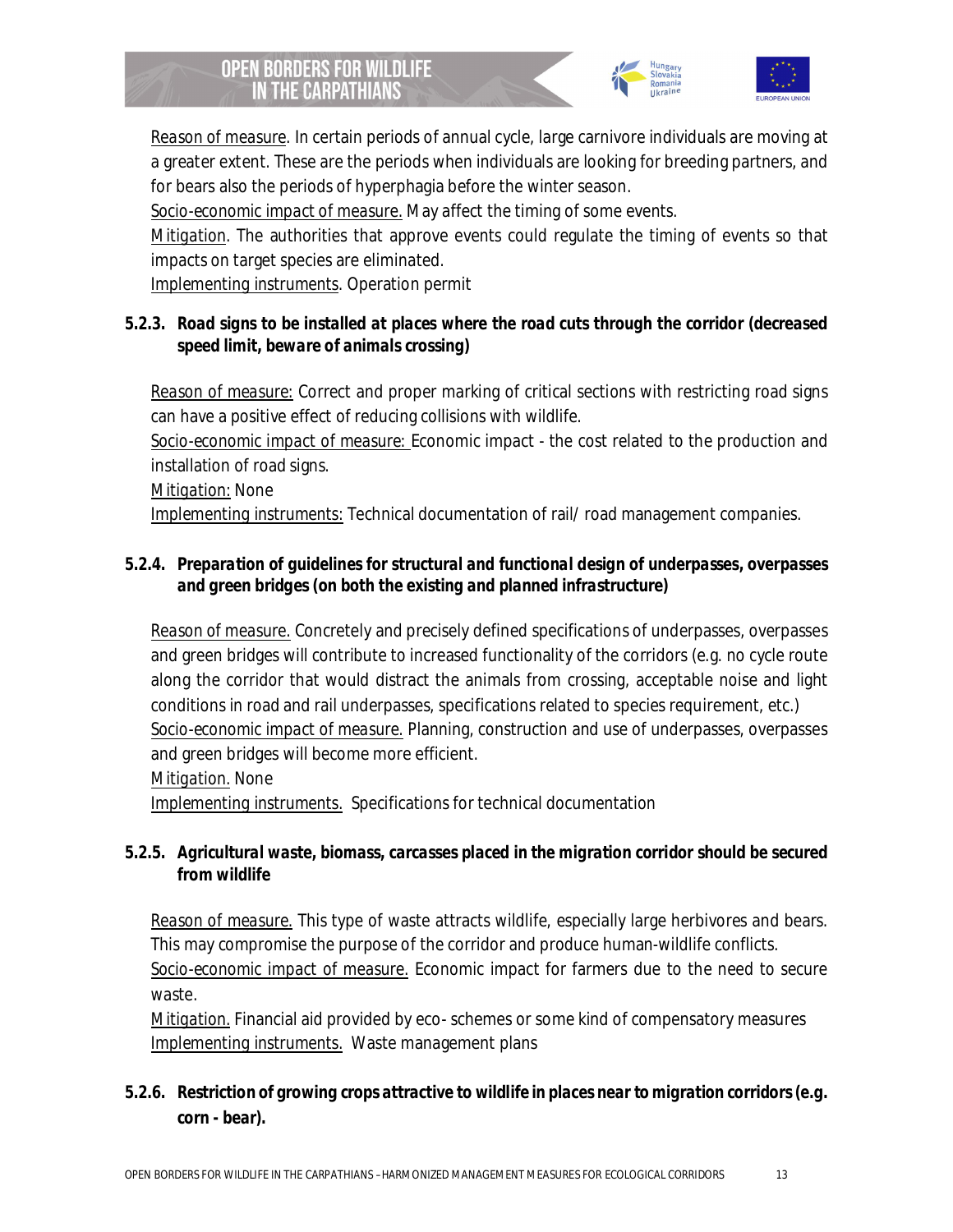



*Reason of measure.* Wildlife can use migration corridors only to migrate to the field just to feed themselves.

*Socio-economic impact of measure.* Decrease of human wildlife conflict.

*Mitigation:* Cultivating crops that are not attractive to game.

*Implementing instruments*: Common agricultural policy provisions, compensation schemes.

*5.2.7. Implementation of other preventive measures by farmers in the migration corridors instead of fencing*

*Reason of measure.* Appropriate precautionary measures to protect herds against large carnivores can help reduce the number of barriers in the landscape.

*Socio-economic impact of measure.* Economic impact on farmers who will need to implement these preventive measures.

*Mitigation.* Financial schemes

*Implementing instruments.* Common Agricultural Policy Strategic Plan 2023-2027.

*5.2.8. Biodegradable municipal waste (compost) dumping site to be placed outside the migration corridor.*

*Reason of measure.* Municipal compost may attract wildlife, especially large herbivores and bears and so may influence the purpose of the corridor and produce human-wildlife conflicts. *Socio-economic impact of measure*: Reduce the human-wildlife conflicts.

*Mitigation*: Establish municipal compost dumping sites outside the migration corridor or provide composting bins for every household, as well as education about the compost used. *Implementing instruments:* Local waste management plan (localisation of litter containers)

*5.2.9. Prohibition of building "hunters' observation seats" in the migration corridor*

*Reason of measure.* Migration corridor should be open for migration without any restrictions, direct or indirect. Hunting affects game indirectly as a stress factor that can stop animals from using the corridor.

*Impact of measure.* May impact some hunting grounds.

*Mitigation.* Establish in the ecological corridor no-hunting area rather than in other fragments of hunting grounds.

*Implementing instruments.* Hunting management plans

*5.2.10 Setting the responsibilities for future management of the green bridges in order to safeguard its functionality and its surrounding*

*Reason of measure.* The functionality of the green bridge must be ensured both technically and biologically. The green bridge must be connected to the surrounding environment (e.g. exit to a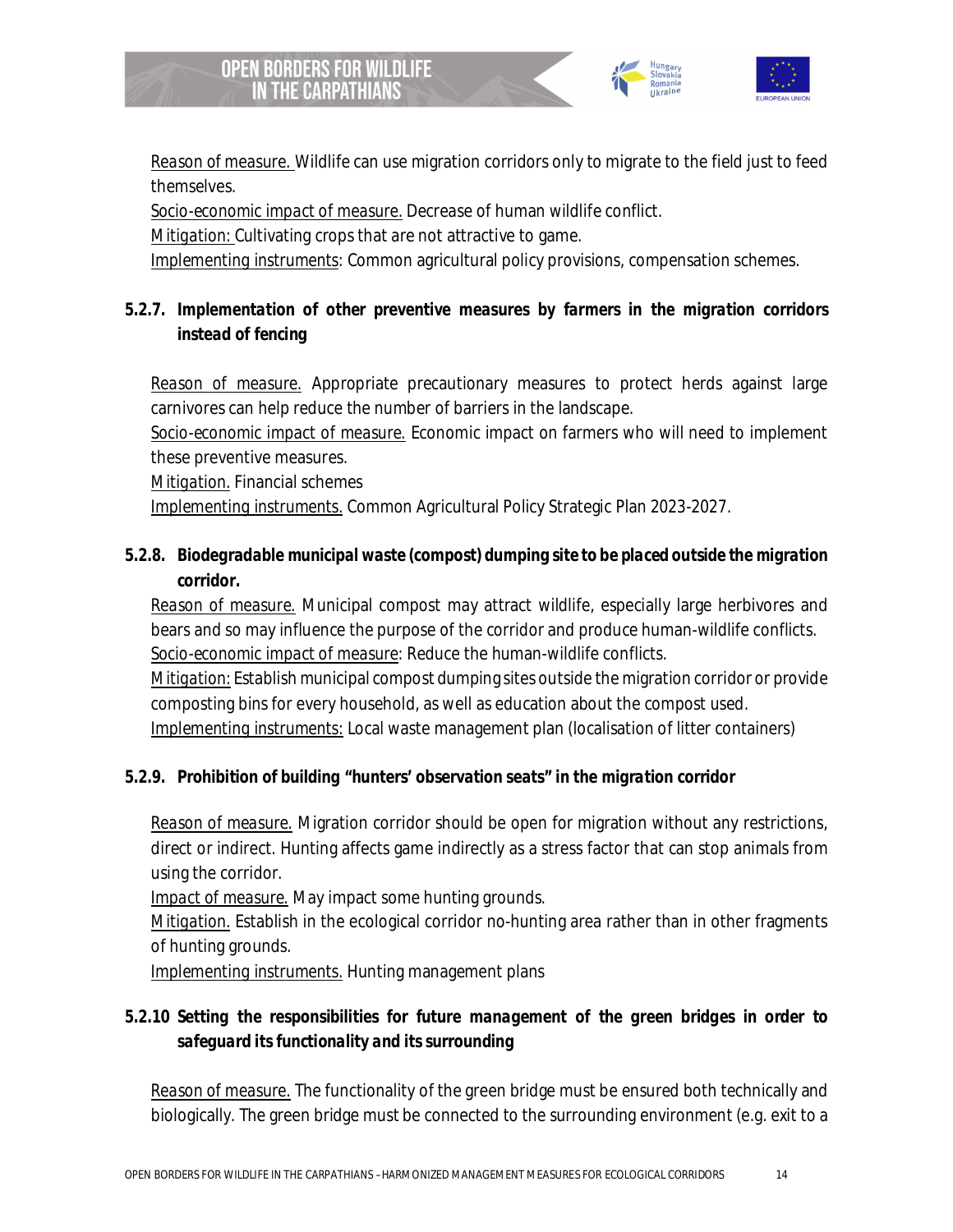



field, forest, etc.). Responsibility for the 'biological' maintenance of the bridge and its surroundings (guiding greenery etc.) should be identified during its planning.

*Socio-economic impact of measure.* Additional cost for management these parcels.

*Mitigation*. Purchase of land in the immediate vicinity of the green bridge - entrance and exit and wider surroundings, planting of guiding greenery, monitoring of the use of the corridor by wildlife. Compensation for implementation of preventive measures in the absence of land acquisition.

*Implementing instruments:* Nature protection legislation

*5.2.11. Hunting should be restricted within the migration corridor*

*Reason of measure.* Migration corridor should stay permeable and without any disturbance or restriction (direct or indirect). Hunting has an indirect stressful impact on the animals and may cause the corridor to be unused.

*Socio-economic impact of measure.* Impact on the hunting units.

*Mitigation:*

*Implementing instruments:* Establish in the ecological corridor no-hunting area rather than in other fragments of hunting grounds.

*5.2.12. Forest management should be done while respecting functionality of migration corridors*

*Reason of measure*. Large-scale intervention into the forest cover may reduce the use of the migration corridor due to decreased habitat suitability for wildlife.

*Socio-economic impact of measure*. Economic impact on forest management Administrator.

*Mitigation*. Close-to-nature forest management.

*Implementing instruments*. Forest management plan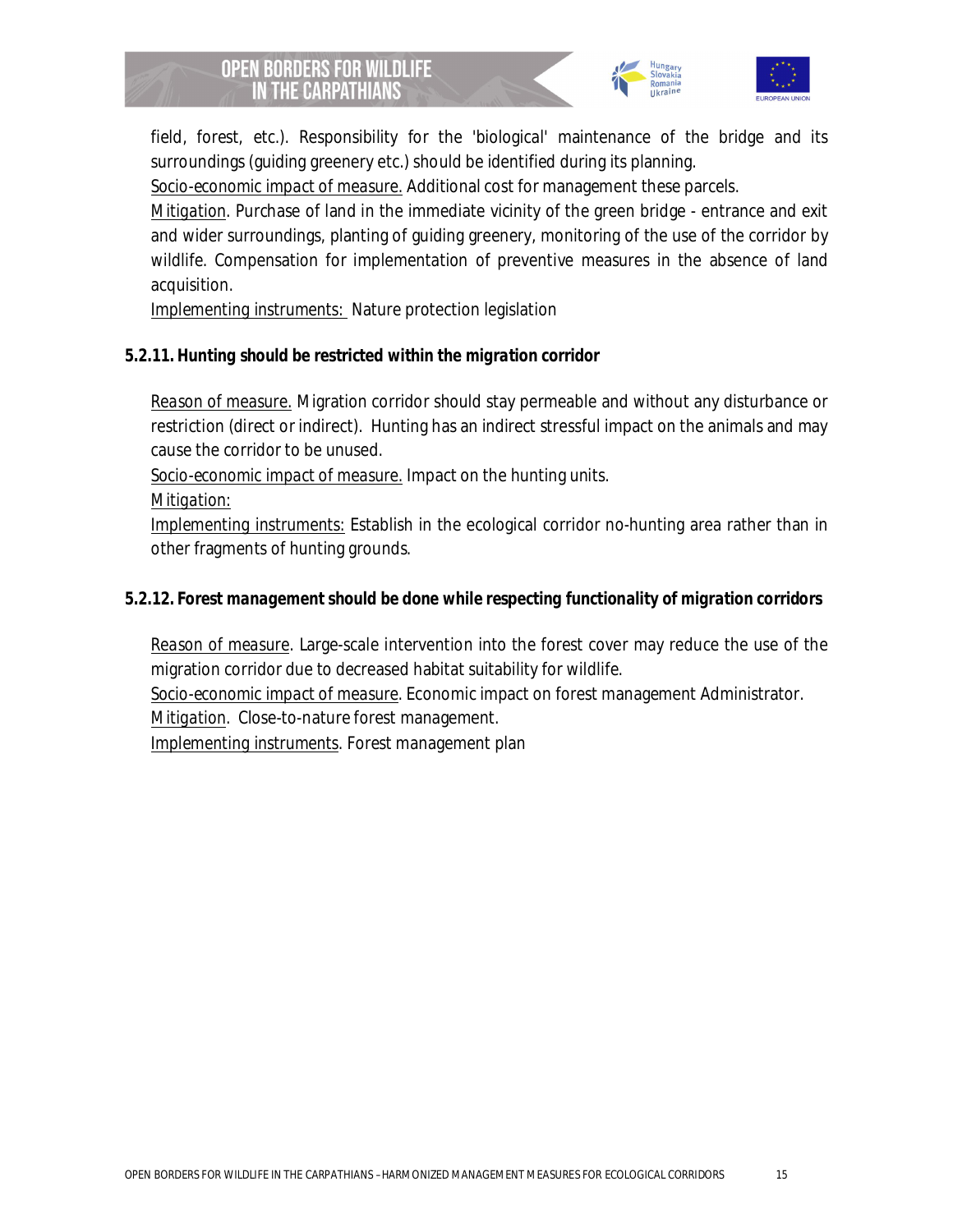



## **CONCLUSIONS**

- 1. In order to ensure implementation of any conservation or protection measure it is essential to identify a decision and accountable entity that may achieve this goal.
- 2. Financial instruments should be coherent and predictable in order to maintain connectivity on a long term.
- 3. Connectivity should address core areas of distribution for large carnivores and not be limited to protected areas.
- 4. Species monitoring is a very important basic element for species management and connectivity. Therefore, the monitoring and inventory of species must be performed systematically and on an ecosystem scale in order to assess the evolution of trends and make management decisions.
- 5. Hunters may play an important role in maintaining connectivity, but sound ecologic management objective should be assumed.